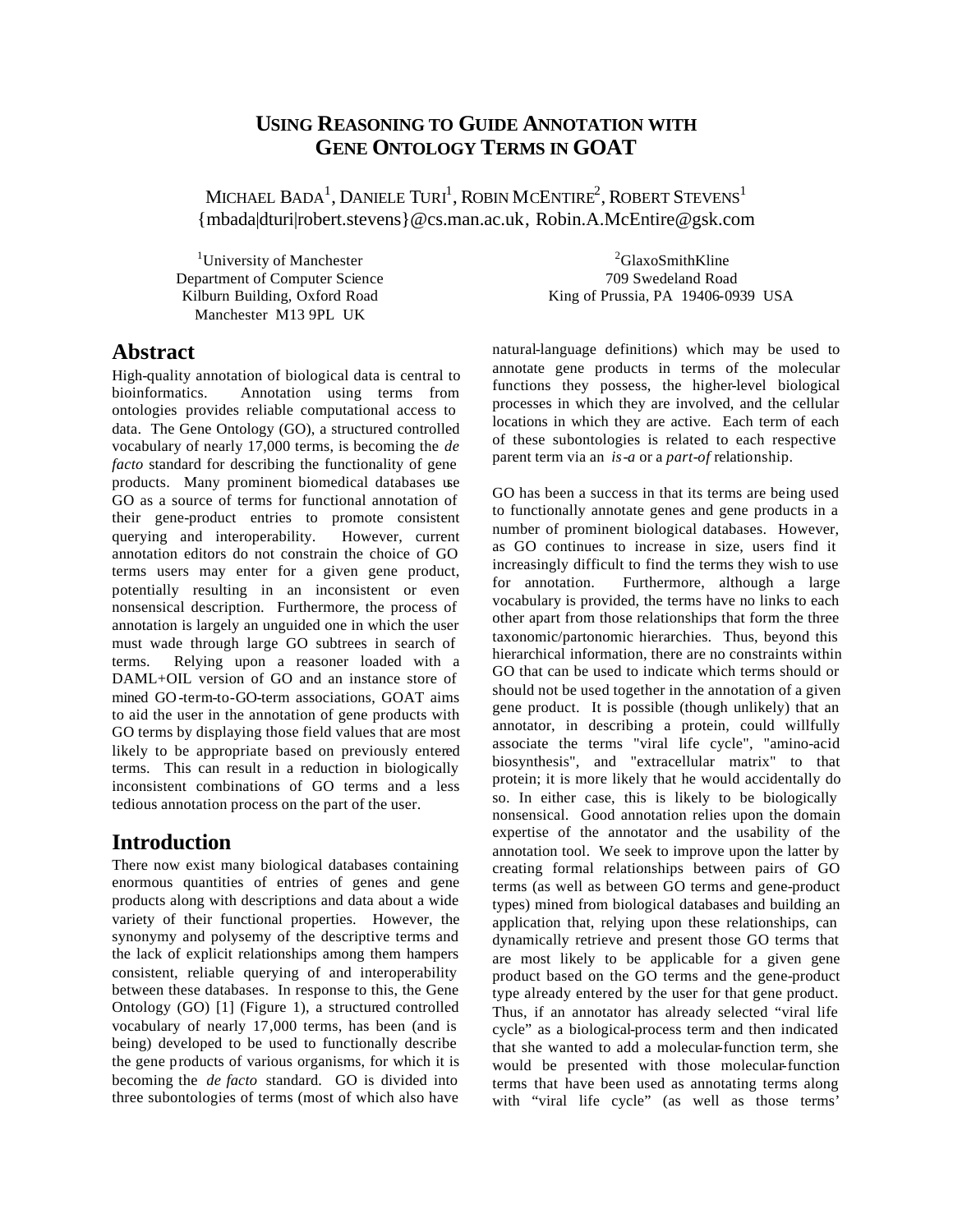descendants). In this paper we introduce the Gene Ontology Annotation Tool (GOAT), which aims to use description logic, associated reasoning, and a store of GO-term associations to guide the annotation process.



**Figure 1.** A screenshot of a portion of GO in DAG-Edit [2], a tool for editing controlled vocabularies that are represented as directed acyclic graphs. The left pane displays the GO hierarchies, from which "toxin binding activity" has been selected. The lower center and right panes show information for this term, including its naturallanguage definition, synonym, external-database reference, and all of its ancestor terms. A term related to a parent via an *is-a* relationship is shown with a circled "i" to the left of the term, and a term related to a parent via a *part-of* relationship is shown with a squared "p" to the left of the term.

#### **Approach**

GOAT is closely related to another project at the University of Manchester named GONG (Gene Ontology Next Generation) [3]. The goal of GONG is to convert the present GO into a description-logic based ontology (specifically, in DAML+OIL [4]) and then to further enrich it with formally represented biological knowledge. Our DAML+OIL version of GO is loaded into FaCT [5], a classifier of descriptionlogic-based ontologies, allowing us to reason easily with its component terms.

We also make use of an instance store [6] to hold associations between GO terms. The instance store is an effort towards reasoning over instances in a description-logic representation by using a database to store assertions about instances as well as information inferred from a reasoner, which can reduce the amount of reasoning needed. While each concept (*i.e.*, class) of our DAML+OIL GO ontology represents a GO term, each instance of the instance store is an association record for a corresponding GO-term concept in the ontology. Each association record refers to its corresponding GO term and to the set of other GO terms with which that term is associated. Most of the associations are between pairs of GO terms in different subontologies of GO (*e.g.*, between a molecular-function term and a biological-process term). However, there are also many links between pairs of terms within the same subontology (*e.g*,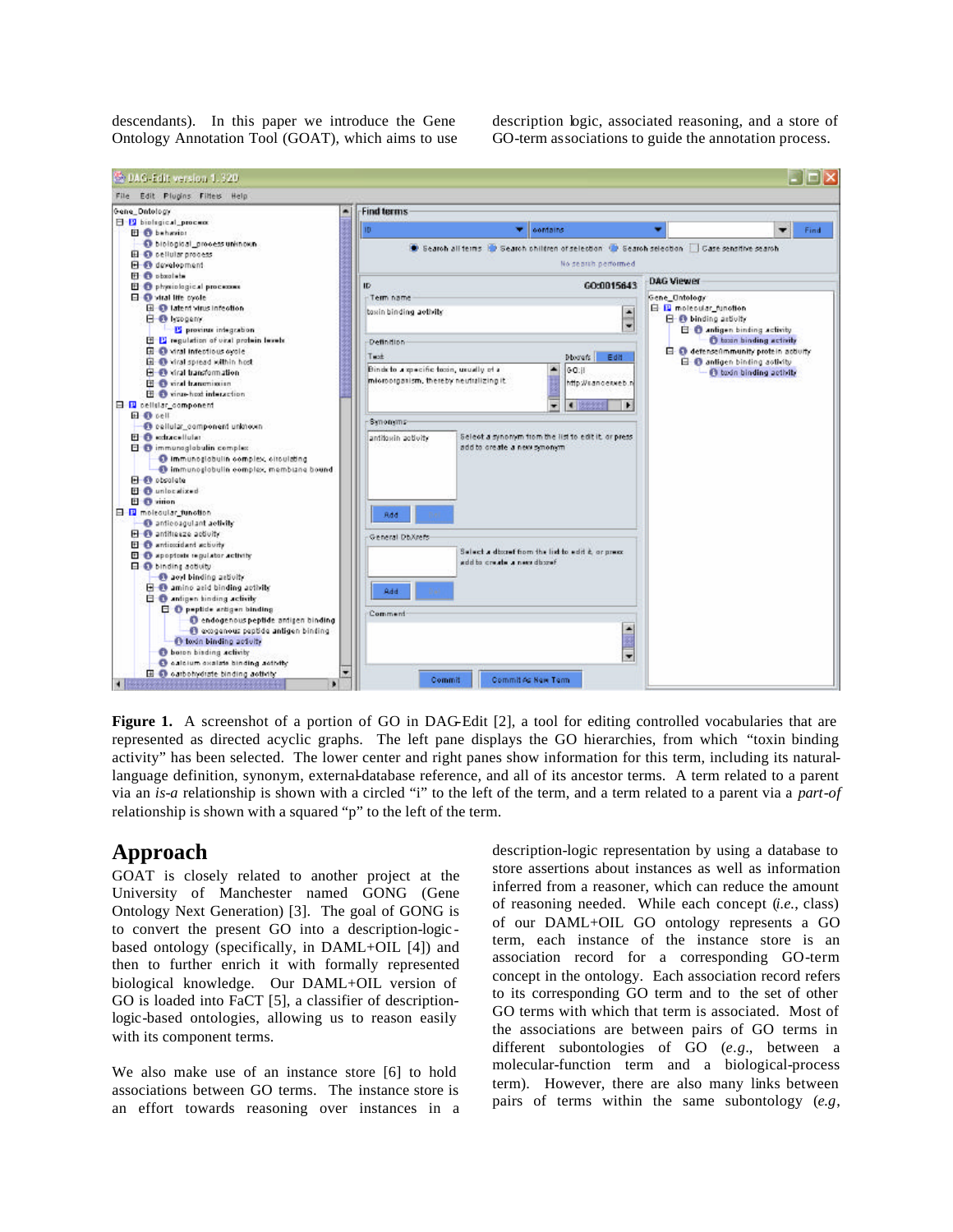between two cellular-component terms). This latter type of association would be used when a user wanted to assign more than one term to a given GO attribute (*e.g.*, for a multifunctional gene product or for one that is potentially active in multiple cellular locations).

The GO-term-to-GO-term associations were mined from the complete version of GOA (Gene Ontology Annotation) [7], a database holding all GO-term annotations of entries in the databases of UniProt (a comprehensive resource for information about proteins) and Ensembl (a project that maintains information about large genomes). We examined each GO-term annotation in GOA that represents neither an unknown term  $(e.g., "unknown biological process")$ nor an obsolete term and that has an evidence code that we deem reliable. (Each annotation is given an evidence code by the annotator that indicates the type of evidence that she cites in assigning the annotation. The evidence codes that we assessed as relatively unreliable are IEA (inferred from electronic annotation), NAS (nontraceable author statement), ND (no biological data available), and NR (not recorded); thus, any annotation having one of these evidence codes was ignored.) We compiled associations of GO terms in the sense that the two terms that make up each associative pair (*i.e.*, a given GO term and (one of) its associated GO term(s)) have been used together as annotating terms in at least one UniProt entry of GOA. Both terms of the association must satisfy all three of the aforementioned criteria. In addition, for each association in which the given GO term and its associated term are located in the same subontology, neither of these terms can be taxonomically or partonomically more specific than the other term, since such associations (*e.g.*, a term and a term it subsumes) are trivial and are already explicitly represented or can be inferred from GO.

We further grouped these associations into records such that, given a GO term, its association record contains, in addition to the GO term to which it refers, all other GO terms associated with it in the manner described above. None of the terms from an association record can similarly be taxonomically or partonomically more specific than any other term in the record; thus, any such annotating term, if encountered, is excluded from the record. Following all of the previously mentioned constraints, we have represented over 600,000 GO-term-to-GO-term associations. Each of these association records is represented in the instance store as an instance with its corresponding description in DIG [8], an XML-based logical interface language for various description-logic reasoners, including FaCT. DIG does not provide extended expressiveness but is rather a common representation

that can be used to communicate with these reasoners; thus, since we use DIG, we could plug in a different reasoner. With DIG, one can make conceptual expressions (*e.g.*, top, conjunction, existential restriction), tell (*e.g.*, to clear a knowledge base, to define a concept, that one concept implies another), or ask (*e.g.*, for all concepts of a knowledge base, if a concept is satisfiable, for the parents of a concept).

An example instance of an association record can be seen in Figure 2. Using the DIG description of this figure, if a user entered "cell morphogenesis checkpoint" as a biological-process term and then indicated that he wished to add a molecular-function term, GOAT would query the instance store for the association record for "cell morphogenesis checkpoint", which would return the description of Figure 2. The tool would then parse this description for any associated molecular-function terms, resulting in this case in "protein tyrosine kinase". The reasoner would then subsequently be queried to retrieve all taxonomic and partonomic descendants of "protein tyrosine kinase" for display to the user as additional plausible choices for molecular-function annotation.

The three GO subontologies are formed from a mixture of taxonomy and partonomy, as each child can be related to each of its parents via *is-a* or *part-of*. Thus, when we refer to taxonomically or partonomically more specific terms of a given GO term, this includes the term's subsumptive children, its direct parts, its subsumptive children's children, its subsumptive children's direct parts, its direct parts' children, its direct parts' direct parts, and recursively onward. When GOAT displays the associated terms of a given GO term, it presents not only the terms that have been explicitly associated with the term (in the term's association record) but also all of those terms' taxonomic and partonomic descendants, as we encourage the user to annotate the given gene product as specifically as possible. Given a term, we can easily retrieve these descendants by querying the FaCT reasoner into which our DAML+OIL version of GO is loaded as part of GOAT. Thus, by not representing these more specific associated terms in the instance store, we reduce the size of the instance store and instead further reuse our ontology.

The second type of these associations is that between GO terms and gene-product types (*i.e.*, types of biological molecules), which were obtained from the various prominent organism-specific databases that use GO terms to annotate their gene-product entries (*e.g.*, the *Saccharomyces* Genome Database [9], which concentrates on the yeast *Saccharomyces cerevisiae*). The entries of most of these databases do not have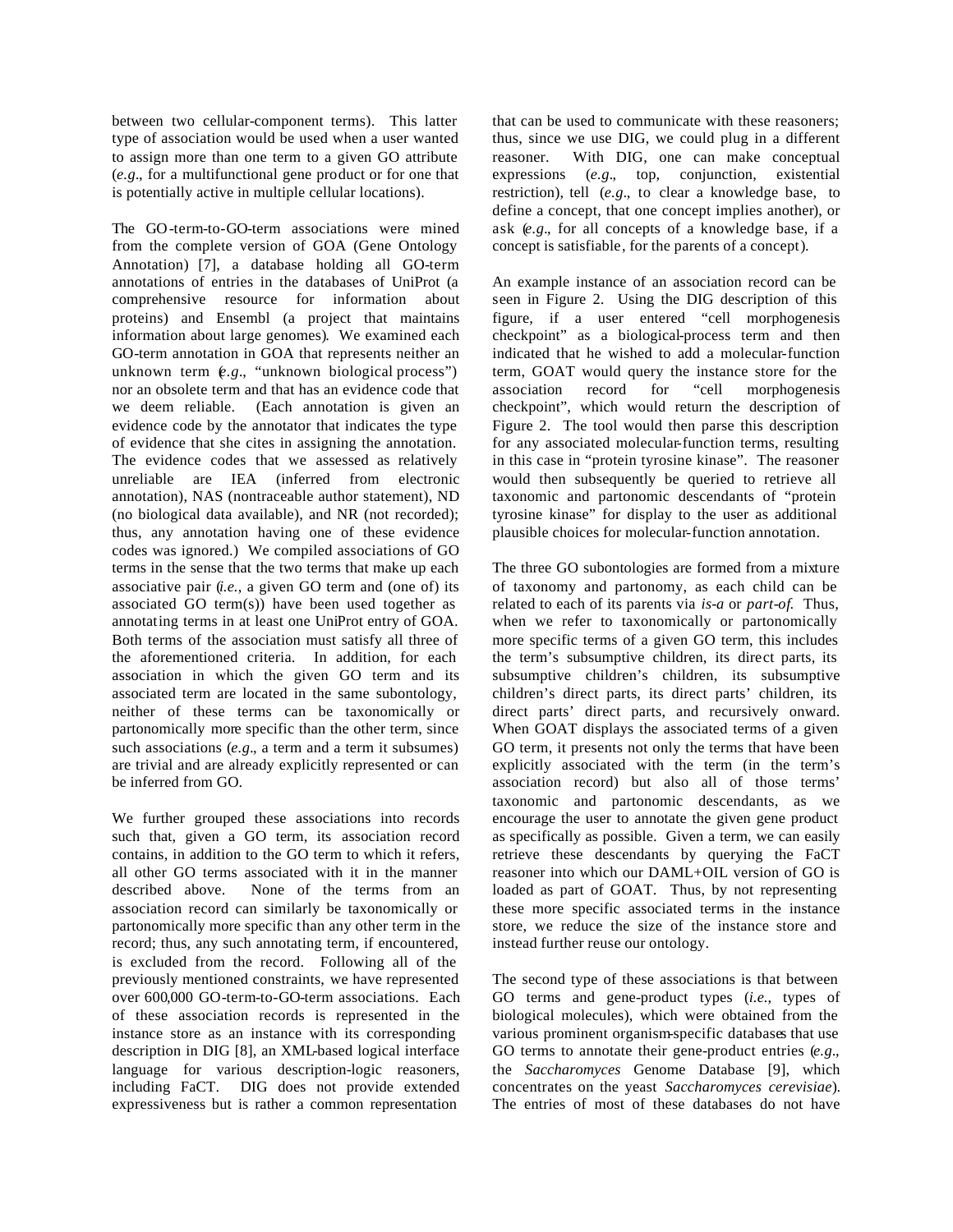structured fields that classify them into gene-product types, and thus, there is no easy way to automatically mine for this type of association. Instead, the databases were manually searched and examined, resulting in a

small set of existential restrictions (added directly to our DAML+OIL version of GO) for the most general terms to which each gene-product type was found to be associated.

```
<and>
<some>
<ratom name="is+association+set+for"/>
<catom name="cell+morphogenesis+checkpoint"/>
</some>
<some>
<ratom name="has+associated+nonsubsumed+GO+molecular+function+in+GOA"/>
<catom name="protein+tyrosine+kinase"/>
</some>
</and>
```
**Figure 2.** DIG description of the instance that is the association record for the GO biological-process term "cell morphogenesis checkpoint". This is a conjunction of two existential restrictions, the first representing the fact that this is the association record for "cell morphogenesis checkpoint" and the second detailing its most general associated term, namely one molecular-function term ("protein tyrosine kinase"). In predicate logic, this description is equivalent to  $\exists x$  is association set for(cell morphogenesis checkpoint(x))  $\land \exists y$  has associated nonsubsumed GO molecular function in GOA(protein tyrosine kinase(y)). The namespaces and namespace delimiters of the role and concept names have been omitted for space, and the role and concept names themselves have been URL-encoded. This is but a simple example, as an instance's description can have any number of associated terms from any of the three subontologies so long as they meet the criteria described in the text.

We assumed that proteins can be annotated with almost any GO term and instead concentrated on finding terms associated with other types of molecules (*e.g.*, tRNAs). These types of macromolecules have more estricted functions (and processes and cellular locations) that can be used to pare a given GO subontology down to a more manageable size for presentation to the user. It turns out that this is nicely complementary: We have no restrictions linking GO terms to "protein", but there is a very large number of GO -term-to-GO-term associations resulting from specific protein annotations in the instance store. Conversely, there are no annotations for anything other than proteins in GOA and thus no resulting GO -term-to-GO-term associations for these molecules in the instance store, but we do have specific GO-term-to-gene-product-type restrictions for them.

### **Discussion**

Translation to a description logic and augmentation with formal term definitions and relationships among the terms can result in a richer, more consistent GO that is open to machine reasoning. Tools driven by this formally represented knowledge can then be built to guide users in specific tasks. Such an example is GOAT, which uses a reasoner loaded with this DAML+OIL version of GO and an instance store of association records encoded in a logical formalism to guide biomedical researchers in the annotation of gene products with GO terms. Specifically, we plan to guide these users by presenting those terms that are most likely appropriate to enter for a given field given the values that have been entered or chosen for the fields up to that point. Currently, life scientists lack such tools and instead must largely rely upon their own expertise and slow traversal of large GO hierarchies.

Figure 3 shows a screenshot of GOAT as currently implemented. Each gene-product annotation can include a free-text name, a gene-product type selected from an enumerated list, and a set of one or more GO terms for each of the three GO subontologies. It is in these GO-subontology fields where users can be aided in the process of annotation. For example, as shown in Figure 3, the user has entered "endoribonuclease activity" in the molecular-function field and has chosen "small nuclear RNA (snRNA)" from the menu of geneproduct types. Upon indicating that she wishes to enter a value for the biological-process field, GOAT will dynamically attempt to retrieve the association record for "endoribonuclease activity" from the instance store by forming and submitting DIG queries. It also asks the reasoner directly for GO-term concepts that are explicitly associated with "small nuclear RNA" in the loaded DAML+OIL version of GO. A set of biological-process terms found to be associated with all of this information is determined, and these terms' descendants are dynamically retrieved from the ontology. This subset of GO terms is shown as a tree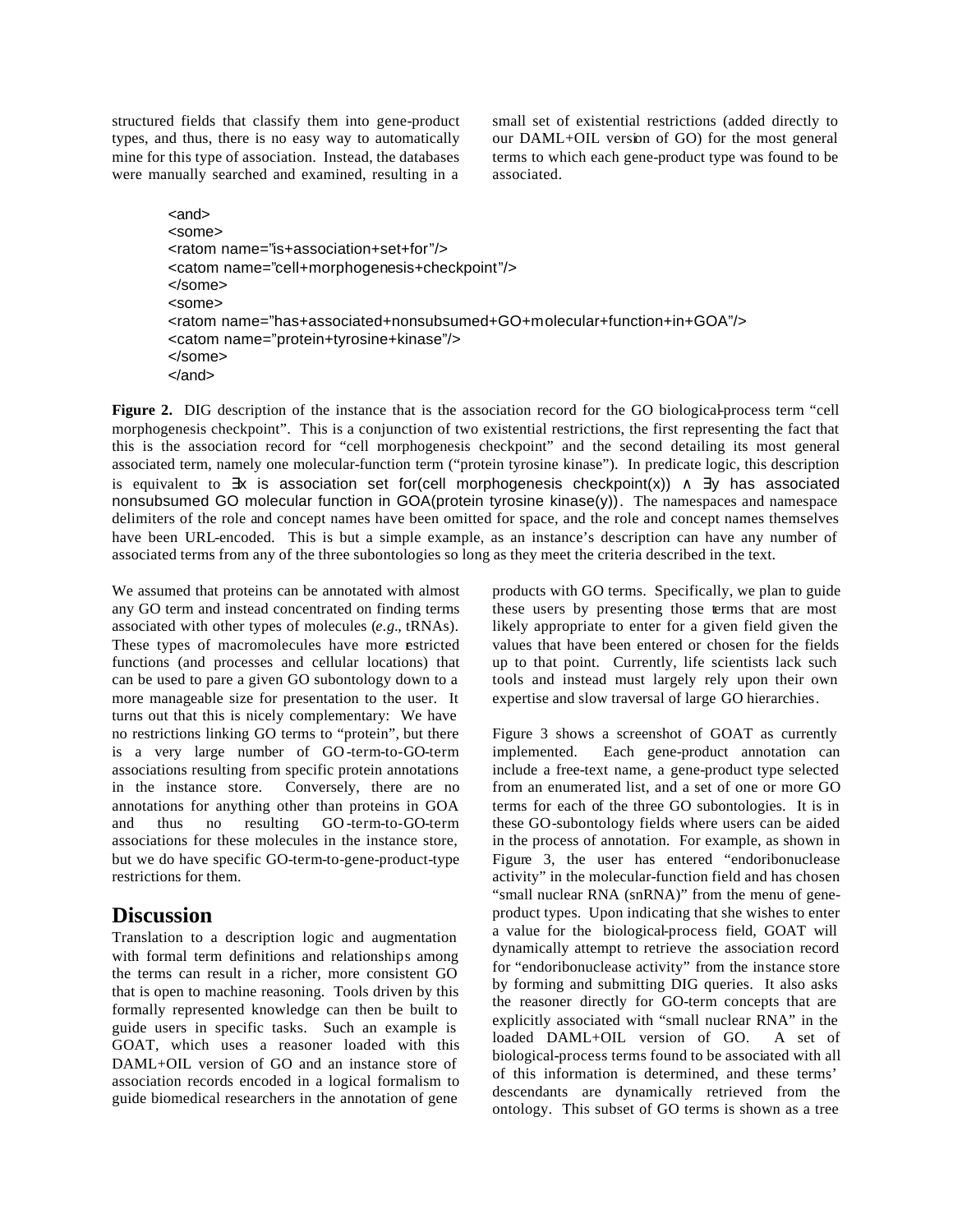(in the familiar GO format rather than that of our DAML+OIL version) in a pop-up window, from which she may choose one or more terms as field values.

Thus, instead of searching for the appropriate term(s) through all of GO, the user is presented only with values likely to be appropriate.



**Figure 3.** Screenshots of GOAT. The main window is shown on the left; in it can be seen a free-text field for the gene-product name, an enumerated list of gene-product types, and a field for each of the three subontologies of GO, each of which may have one or more GO terms. The right window is displaying biological-process terms that are likely to be applicable to the gene product being annotated based on the information that the user has already entered for the gene product, shown in the main window.

The terms that GOAT determines to be most likely relevant and presents to the user are based on previous annotations, which ostensibly correspond to what is known biologically. Even though a new combination of terms could represent novel biological knowledge, this is discouraged, as a computational agent does not know that it is a valid new combination. Also, we emphasize that these are only suggested terms. We plan on adding a button for each field that lists all terms of the given subontology if the annotator cannot find the term(s) he wishes to use among the list of these suggested terms.

Most of the hard work in determining the GO terms' various types of associated terms was done by mining GOA and further processing the resulting data. We have explicitly represented all top-level associated terms for each term (rather than, for example, query FaCT repeatedly for the associated terms of a given term's ancestors) for performance reasons. FaCT is useful, however, when more than one piece of information has already been entered for a gene product and the user indicates that she would like to

add another GO term: Any term should be displayed only once within the presented list of terms. However, any of the associated terms of one term might subsume any of the associated terms of another; thus, we cannot simply show all associated terms and all of their descendants. We must instead ask FaCT for a subsumption check for each permutation of two associated terms in determining the minimal set of toplevel associated terms. We also use FaCT to retrieve all taxonomic and partonomic descendants of the associated terms, but this is essentially a transitive closure over the *is-a* and *part-of* relations and thus could be easily accomplished in other ways.

Our biggest issue with which to deal is the speed of the tool: It takes approximately two and a half minutes to load an DAML+OIL version of GO with 13,349 terms into FaCT (which is done upon first launching GOAT). Retrieving and presenting all 1,153 terms of the cellular-component hierarchy (which optimally requires  $1,153 \times 2 = 2,306$  FaCT queries in order to retrieve each term's children and direct parts) also takes approximately two and a half minutes; thus, we